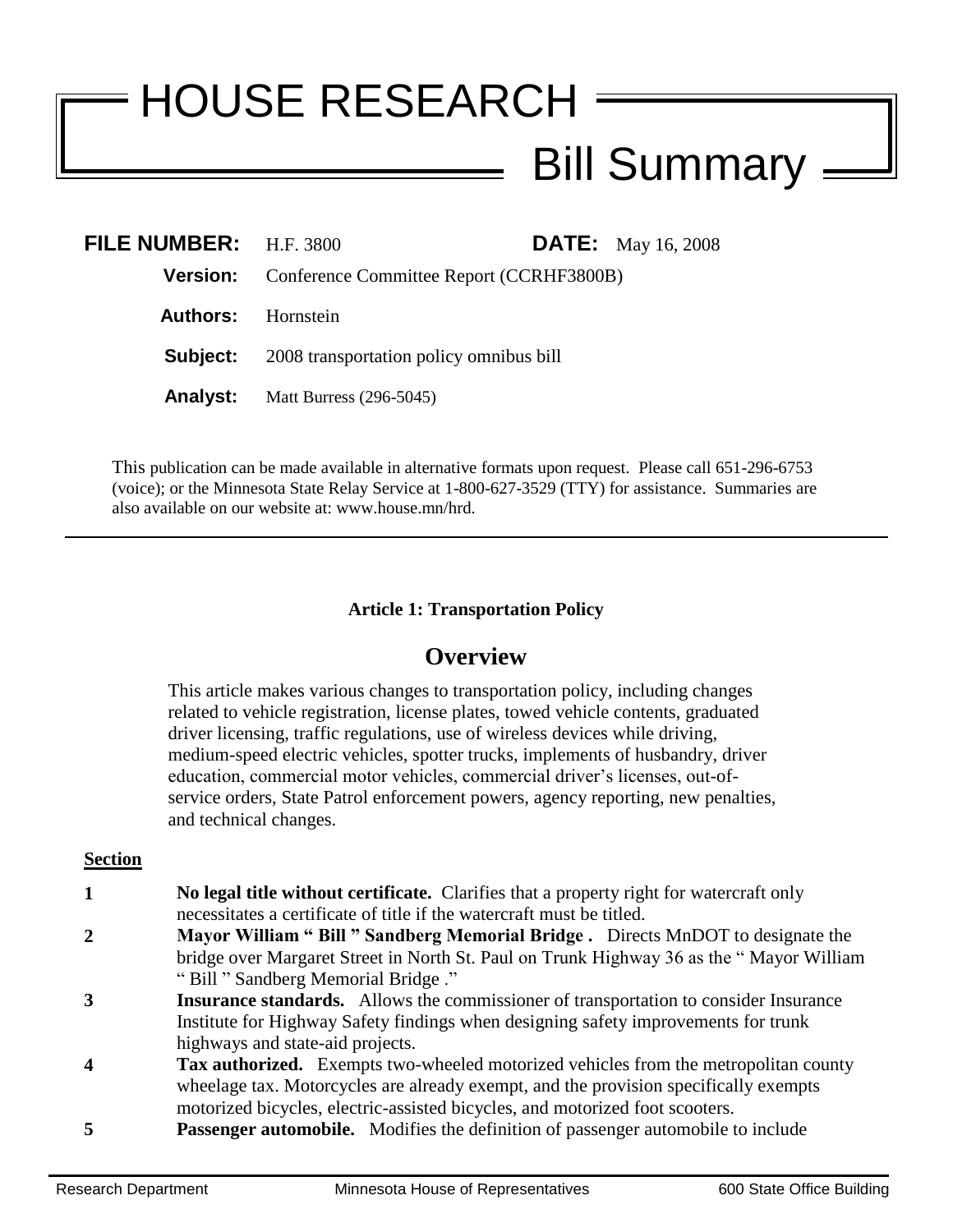medium-speed electric vehicles, which makes it subject to the same registration taxes and license plate provisions as other passenger motor vehicles. The section also amends the definition of "passenger vehicle" for vehicle registration purposes, so that a pickup truck or van with a gross vehicle weight rating of 9,000-13,000 pounds is not taxed as a passenger vehicle if it is used in furtherance of a commercial enterprise and is not regulated as a commercial vehicle. The "passenger vehicle" definition change is effective for vehicles with a registration period beginning after March 1, 2011 .

- **6 Special mobile equipment.** C hanges the definition of "special mobile equipment" to make clarifications, remove vehicle examples, and remove concrete pumps and streetsweeping vehicles (which makes the vehicles subject to vehicle registration provisions). The change is effective for vehicles with a registration period beginning after March 1, 2009 .
- **7 Vehicle exempt from tax, fees, or plate display.** Amends a provision providing registration tax exemptions, to (1) modify exemptions for vehicles owned by state hospitals and by social service agencies, to clarify procedures and match requirements for other exempted vehicles, and (2) add an exemption for vehicles owned by nonprofit charities if the vehicles are used exclusively for disaster response and related activities.
- **8 Spotter trucks.** Exempts spotter trucks from registration requirements and taxes.
- **9 Concrete pumps and street-sweeping vehicles.** Provides that concrete pumps and streetsweeping vehicles are taxed at 15 percent of the Minnesota base rate schedule, and requires these vehicles to display distinctive plates. This section is effective for vehicles with a registration period beginning after March 1, 2009 .
- **10 Disability plates; application.** Modifies a restriction on registering vehicles with disability plates, to allow registering a second set of plates if approved by the State Council on Disability.
- **11 Plate design; furnished by commissioner.** Makes conforming changes for disability plate changes.
- **12 Display of temporary permit.** Expands a provision allowing temporary 60-day permits to be displayed on motor vehicles that have expired plates so that it applies to all types of plates instead of only certain special plates. The temporary 60-day permit can be displayed only if all taxes have been paid and a plate has been applied for. The permit can be displayed without the expired plate only if the vehicle (1) is only used as a collector vehicle, or (2) has been issued a 21-day permit.
- **13 Minnesota sesquicentennial special plates.** Authorizes the issuance of Minnesota sesquicentennial plates, for a fee of \$10 and a minimum contribution of \$25 to the Minnesota Sesquicentennial Commission. The section also authorizes the issuance of novelty plates for a fee of \$5 per plate and a \$25 minimum contribution to the Sesquicentennial Commission. The plates can be issued until July 1, 2011 .
- **14 USDOT numbers.** Expands the exceptions to a requirement that trucks weighing over 10,000 pounds must have a carrier number issued by the U.S. Department of Transportation, and makes technical changes to update terminology and remove obsolete language. It exempts vehicles that are not used in interstate or intrastate commerce, as well as vehicles owned and solely used for official business by governmental agencies.
- **15 Vehicles subject to tax; exceptions.** Imposes a penalty on special mobile equipment used to transport persons or property on public streets, which is equal to one year's registration tax.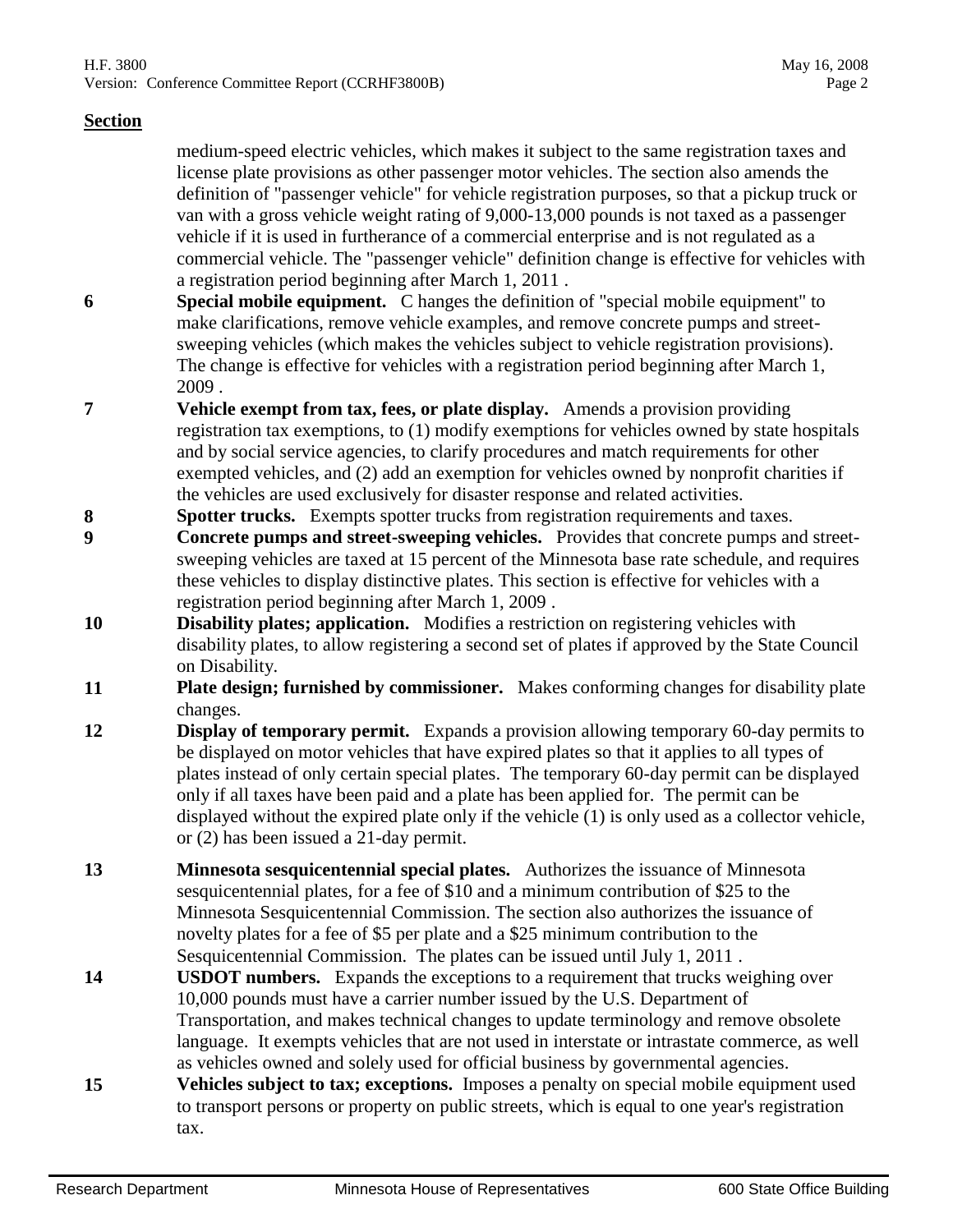- **16 Special mobile equipment.** Makes a conforming change to the definition of "special mobile equipment" in the chapter on motor vehicle titles.
- **17 No certificate issued.** Directs the Department of Public Safety not to issue a certificate of title for a spotter truck, which sunsets on June 30, 2013 .
- **18 Neighborhood electric vehicle and medium-speed electric vehicles; certificate required.** Amends a provision requiring a certificate of title for neighborhood electric vehicles, to include medium-speed electric vehicles.
- **19 Sale after 45 days or title transfer.** Allows an impounded vehicle to be sold earlier than the current 45 day waiting period if the owner of the vehicle has transferred the title to the impound lot operator. This provision does not apply to the cities of Minneapolis and St. Paul .
- **20 Written notice of impound.** Amends the requirements for notice given to the owner of an impounded vehicle to:
	- clarify that the notice must be written;
	- state that failure to retrieve the vehicle or its contents within the waiting period constitutes a waiver of rights and title; and
	- require notification that certain vehicle owners have the right to retrieve all vehicle contents.
- **21 Unauthorized vehicle; second notice.** Makes technical changes.
- **22 Retrieval of contents.** Allows someone whose vehicle was towed to be able to retrieve the contents under certain circumstances without paying for vehicle retrieval. Establishes eligibility requirements for retrieving different types of content.
- **23 Waiver of rights.** Establishes that rights to an impounded vehicle and its contents are waived after the appropriate time period.
- **24 Auction or sale.** Clarifies procedures for auction or sale of towed vehicle contents.
- **25 Spotter truck.** Defines a spotter truck as a type of truck-tractor that is certified as not being for on-road use and is only used for moving semi-trailers around for freight operations. The provision sunsets on June 30, 2013 .
- **26 Implement of husbandry.** Modifies the definition of "implement of husbandry" to expand it to all vehicles used for livestock-raising operations and make technical changes.
- **27 Hazardous materials.** Modifies the definition of "hazardous materials" to reference federal regulations.
- **28 Wireless communications device.** Defines a wireless communications device to be a cell phone or portable electronic device that can send and receive data (such as an email or text message). It excludes devices that are permanently attached to the vehicle, as well as global positioning systems when used for navigation.
- **29 Medium-speed electric vehicle.** Defines "medium-speed electric vehicle" as an electrically powered four-wheeled motor vehicle that has a rollcage or crush-proof body design, has a maximum speed of 35 miles per hour, is fully enclosed, has a minimum wheelbase of 40 inches and a minimum wheel diameter of 10 inches, and meets certain federal motor vehicle safety standards.
- **30 Keep to the right.** Makes conforming changes for a new passing stopped vehicles provision.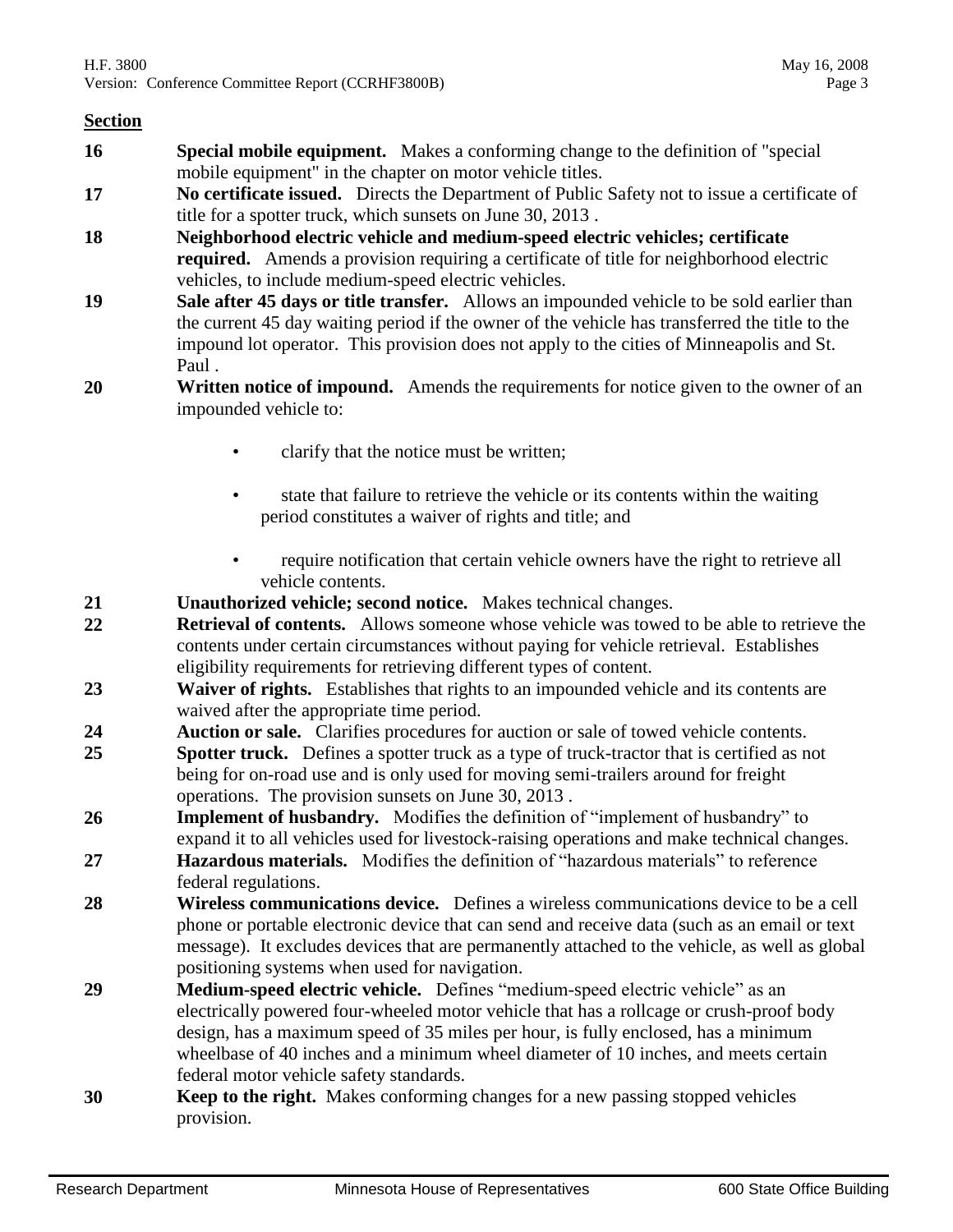- **31 Driving left of roadway center; exceptions.** Removes exemptions from a prohibition on vehicle operation on the left side of the road, which apply to implements of husbandry under certain circumstances. The provision is partially reproduced in a centralized section on implements of husbandry.
- **32 Passing certain parked vehicles; citation; probable cause.** Modifies driving rules to require that drivers must move to the furthest lane away (going in the same direction) when passing stopped freeway patrol, road maintenance, or construction vehicles that have warning lights on, if it is safe to change lanes.
- **33 Driver education curriculum.** Requires the class D driver's education curriculum to include instruction on the duties of a driver when encountering a bicycle, other nonmotorized vehicles, or a pedestrian.
- **34 Neighborhood and medium-speed electric vehicles.** Modifies provisions for operating neighborhood electric vehicles to include medium-speed electric vehicles, including meeting federal equipment requirements, restricting operation to only be on streets with a speed limit at or below 35 miles per hour, and allowing further regulation by local road authorities.
- **35 Spotter trucks.** Establishes traffic regulations for spotter trucks that allow them to be operated on public streets if certain conditions are met, including the driver having a commercial driver's license, compliance with truck size and weight laws, annual commercial vehicle inspections, and only being operated within 2 miles of the home facility or to and from service and fueling stations. The provision sunsets June 30, 2013 .
- **36 Office of Pupil Transportation Safety.** Creates the Office of Pupil Transportation Safety within the State Patrol. The commissioner of public safety must designate a director of pupil transportation.

Duties of the pupil transportation safety director include current duties as well as development of a consistent recordkeeping system to document school bus inspections, outof-service vehicles, and driver files. The director must also conduct audits of selected school districts to check on compliance with statutory requirements. Any statutory violations documented in an audit must be reported to the commissioners of public safety and education.

The pupil transportation safety director must be a state trooper. In addition, the office must be staffed by a minimum of three troopers (one assigned to the metro, one to northern Minnesota , and one to southern Minnesota ), and 15 school bus vehicle inspectors.

**37 Driver training programs.** Requires the commissioner of public safety to adopt rules that require a minimum of 30 minutes of instruction on pupil transportation laws and penalties for violation. Applies to the requirement to public school driver training programs. **38 Use of wireless communications device.** Regulates use of wireless communication

devices while operating a motor vehicle.

- **Subd. 1. Definition.** Defines "electronic message" as digital communication such as text or data that is intended for wireless transmission.
- **Subd. 2. Prohibition on use.** Restricts motor vehicle drivers from using a wireless communications device to compose, read, or send electronic messages while the vehicle is moving or part of the flow of traffic.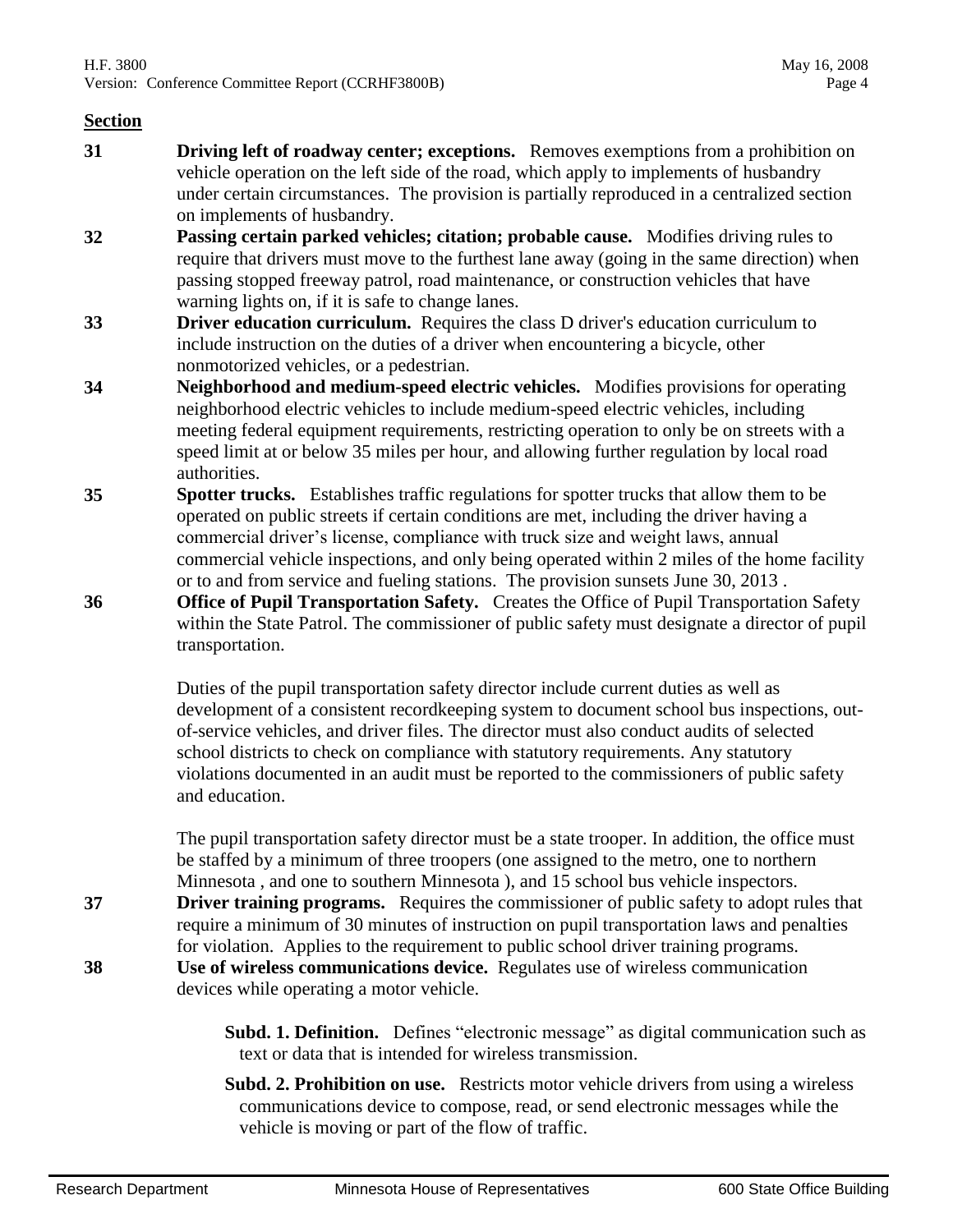**Subd. 3. Exceptions.** Establishes exceptions from the prohibition when the device is used:

- in a hands-free or voice activated mode:
- to make a phone call;
- to obtain emergency assistance in reporting an accident, seeking medical help, identifying a traffic hazard, or to prevent a crime;
- if it is believed that a person's life or safety is in danger; or
- by certain emergency vehicles in the official course of duty.
- **39 Trailer, semitrailer.** Modifies requirements for brakes on trailers and semitrailers (those pulled by a semi truck) so that trailers weighing over 3,000 pounds must have a braking capability if it becomes detached from the towing vehicle. Removes exemptions from trailer brake requirements for certain trailers and semitrailers.
- **40 Definitions.** Includes spotter trucks as commercial motor vehicles that must be annually inspected, which sunsets June 30, 2013 .
- **41 Inspection required.** Prohibits operation of spotter trucks without an annual State Patrol inspection decal, which sunsets June 30, 2013 .
- **42 Inspection decal; violation, penalty.** Makes it a gross misdemeanor to duplicate, alter, or forge a commercial vehicle inspection decal, and makes it a gross misdemeanor to possess a fraudulent decal.
- **43 Vehicle registration; displaying license plates.** Amends regulation of license plate display on motor vehicles so that:
	- plates on the trailer of a semi must correspond to Department of Public Safety documentation and are not prevented from displaying a year sticker;
	- plates must be displayed horizontally, right-side up, with the numbers showing;
	- expiration and validation stickers must be displayed in specific locations on each plate; and
	- vehicles with tax-exempt plates must meet the vehicle marking requirements of other vehicles that are exempt from registration.

Makes technical changes.

**44 Implement of husbandry.** Expands the implements of husbandry section to centralize and modify vehicle weight and operation requirements.

> **Subd. 1. Exemption from size, weight, load provisions.** Removes requirements for an exemption for implements of husbandry from the chapter's weight and load restrictions to be replaced with new provisions in this section.

 **Subd. 2. Weight restrictions.** Requires that after December 31, 2009 , implements of husbandry going over a bridge must comply with per axle and gross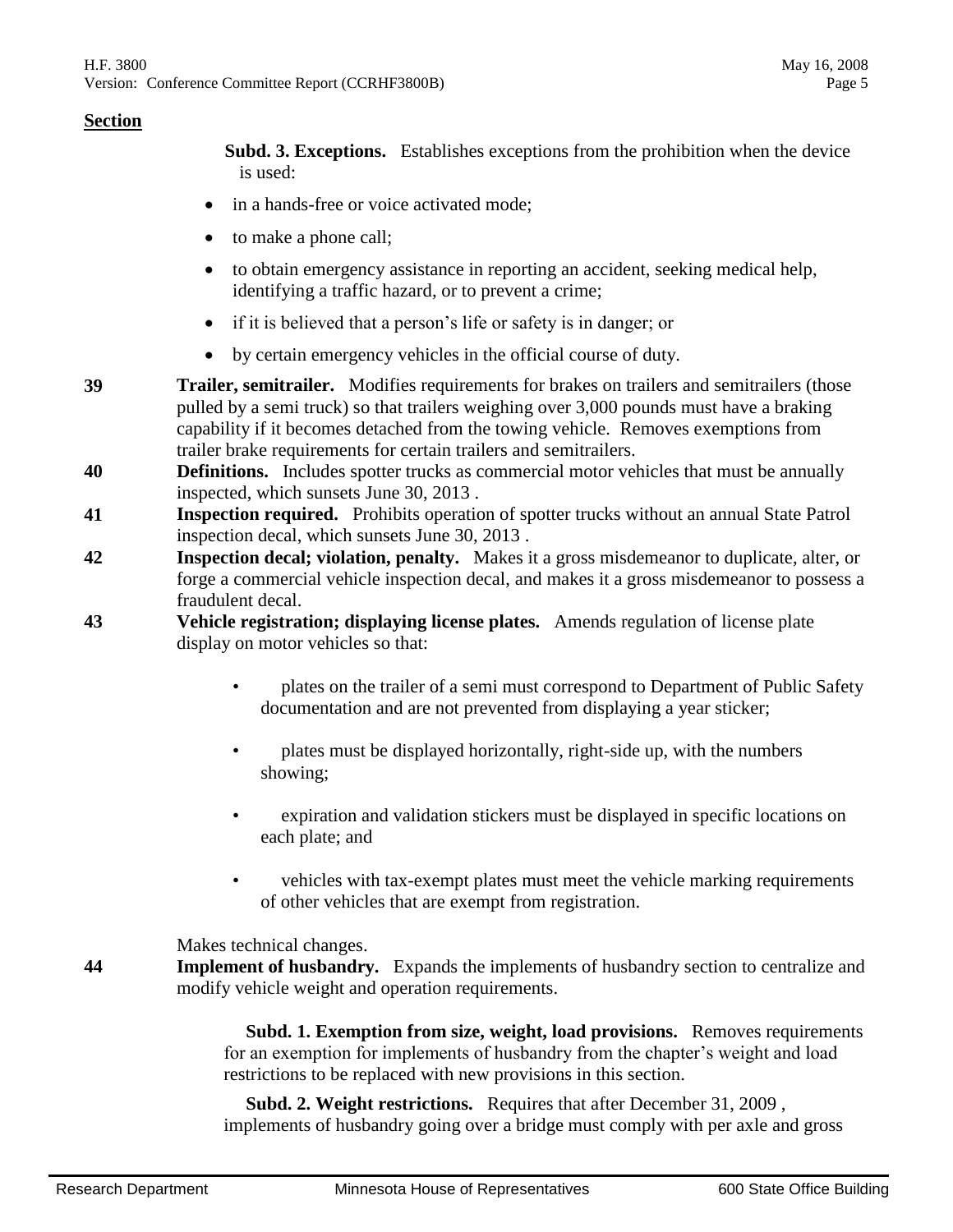vehicle weight limits.

 **Subd. 4. Bridge posting.** Requires that implements of husbandry must comply with any posted weight limits on bridges.

 **Subd. 5. Height and width.** Requires that operators of certain oversize implements of husbandry must ensure that overhead and adjacent structures are not damaged.

 **Subd. 6. Speed.** Establishes a maximum speed of 30 miles per hour for all implements of husbandry.

 **Subd. 7. Driving rules.** Restricts implements of husbandry from operating on Interstate highways and regulates operation left of the center of the roadway.

 **Subd. 8. Lights.** Creates a reference to current law requirements for implements of husbandry to be equipped with lights.

 **Subd. 9. Slow moving vehicle emblem.** Requires that implements of husbandry have a slow moving vehicle emblem.

 **Subd. 10. Brakes.** Establishes requirements governing when implements of husbandry must have brakes.

- **45 Infrastructure adaptations.** Requires MnDOT to investigate changes to road infrastructure to handle manure application technologies.
- **46 Hitch, chain, or cable.** Makes conforming changes for the implements of husbandry provisions.
- **47 Harvest season increase amount.** Modifies the ten percent harvest season truck weight increase to require that a permit be issued.
- **48 Driver to stop for weighing.** Lowers from 12,000 pounds to 10,000 pounds the minimum gross vehicle weight for vehicles that have to stop to be weighed if directed.
- **49 Tow truck.** Modifies a tow truck permit enacted earlier in 2008, to allow all tow trucks owned by a tow truck operator to exceed length and weight restrictions via a \$300 permit. **50 Special canola hauling vehicle permits.** Establishes special canola hauling vehicle

permits.

 **Subd. 1.** Allows the commissioner of transportation to issue a permit for a vehicle that is a combination of vehicles, has a maximum gross vehicle weight of 105,500 pounds, complies with required axle weight and tire weight limits, and is operated only in Minnesota on specified routes. Seasonal weight increases do not apply.

 **Subd. 2.** E stablishes that the vehicle must comply with seasonal load restrictions and may not be operated on interstates or national network highways. The vehicle may operate on local roads only with approval of local authorities, except for reasonable access to terminals and to food, fuel, repairs, and rest facilities; and for continuity of route within one mile of the national network.

 **Subd. 3.** Requires the permits to be annual, with a fee of \$850 per vehicle. Revenues collected from the fees must be deposited in the trunk highway fund, from which an open appropriation is made to the commissioner for costs of administering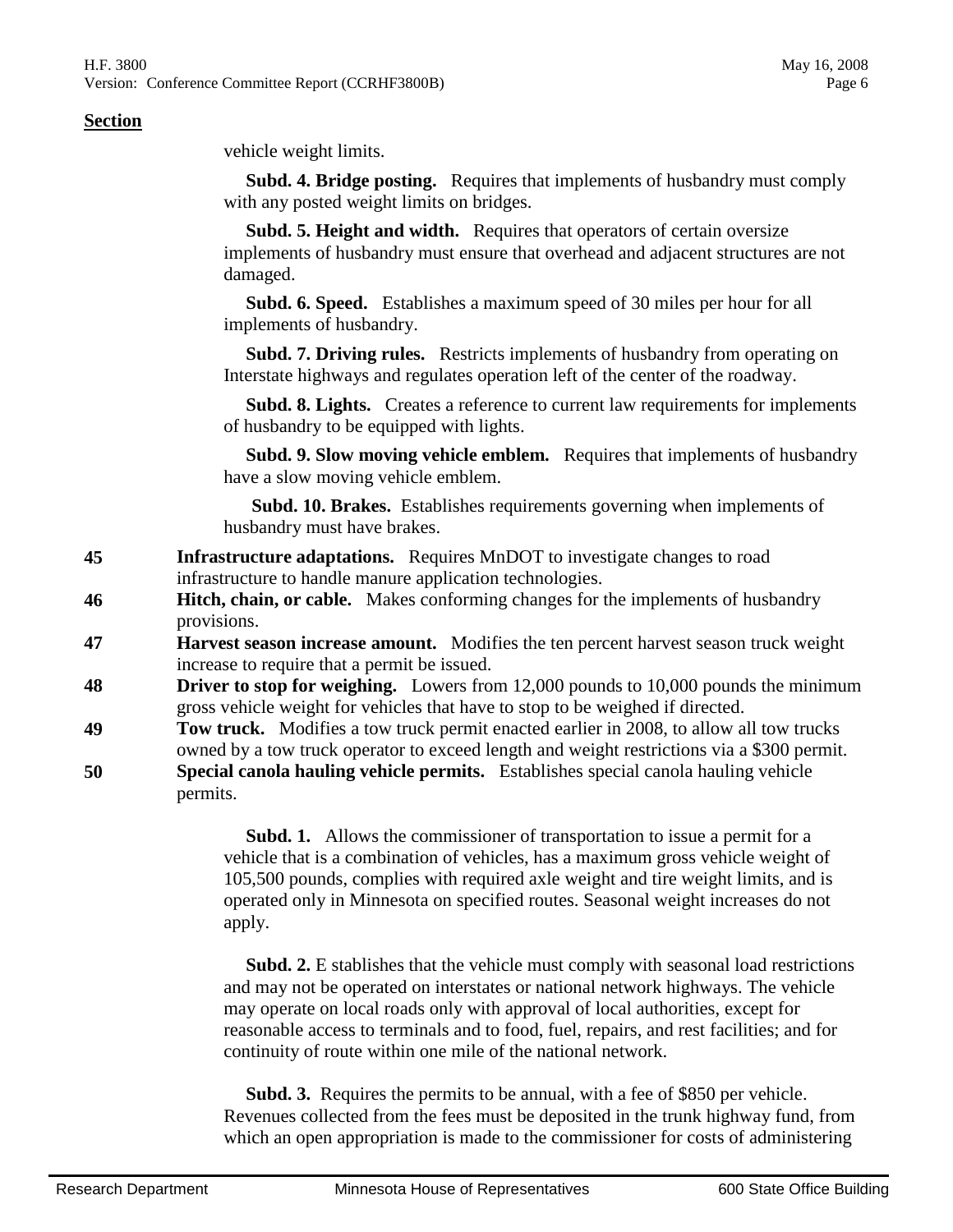the program. **51 Notice of surcharge.** Requires uniform traffic tickets to include a notice on the existence and amount of state surcharge. **52 Hazardous materials.** Modifies the definition of "hazardous materials" to reference federal regulations. **53 School bus.** Makes technical changes, to amend the definition of "school bus" in the driver licensing chapter to use the same definition that is in the traffic regulations chapter. **54 Driver's license classifications, endorsements, exemptions.** Amends driver license endorsement requirements so that a passenger endorsement is required on any commercial driver's license for operating buses, including school buses. Makes technical changes. **55 Persons exempt.** Broadens the exemption from licensure requirements for federal government employees operating commercial vehicles for military purposes. **56 Line Use of provisional license.** Places "graduated driver licensing" type restrictions on holders of a provisional license, related to number of passengers and driving from midnight to 5 a.m. **57 Driver education content.** Adds a curriculum requirement for driver's education that the Department of Public Safety must adopt in rules by January 1, 2009 . It consists of a section on awareness and safe interaction with trucks covering topics like following distances, truck braking capability, and truck blind spots. Exempts the department from certain rulemaking requirements. **58 Examination subjects and locations; provisions for color blindness, disabled veterans.**  Requires the Department of Public Safety to include pupil transportation laws in the driver's license examination. **59 Pupil transportation safety.** Requires the Department of Public Safety to include pupil transportation laws in the driver's manual. **60 Driver's manual; interaction with commercial motor vehicles.** Requires the Department of Public Safety to update the driver's manual with information on awareness and safe interaction with trucks. **61 Implied consent revocation.** Clarifies procedures for license revocation of commercial driver's licenses due to DWI-related violations. **62 Notification of conviction for violation by commercial driver.** Establishes employer and Department of Public Safety notification requirements for commercial driver's license holders convicted of criminal offenses or certain traffic violations. **63 Notification of suspension of license of commercial driver.** Requires commercial driver's license holders to notify their employer upon suspension, revocation, cancellation, or disqualification of their license. **64 Endorsement.** Makes technical changes, to clarify that a school bus endorsement is not required for operating type III vehicles. **65 Statewide transportation plan; priorities; schedule of expenditures.** Directs MnDOT to consider prioritizing funding for transportation projects in the metropolitan area that are consistent with the planning policies created by the Metropolitan Council and have been awarded federal funding. Permits prioritization without regard to federal funding in cases of catastrophic events. **66 Statewide freight and passenger rail plan.** Directs MnDOT to develop a statewide plan for freight and passenger rail, to be included as part of the agency's statewide transportation plan. Requires a draft copy of the first version of the freight and rail plan to be provided to

the legislature, and allows the first version to be produced out of sync with transportation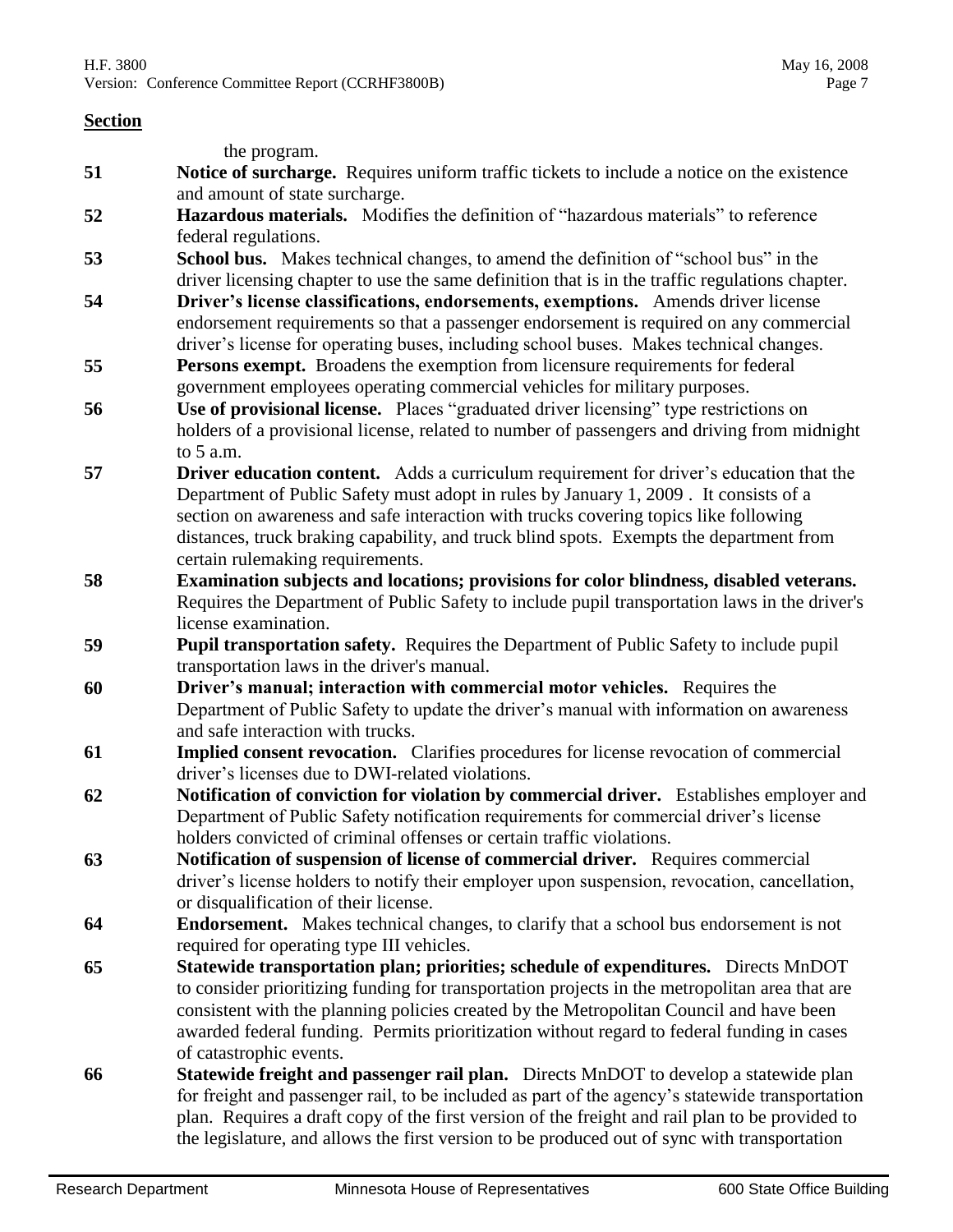|  | plan. |
|--|-------|
|--|-------|

- **67 Transit service needs implementation plan.** Requires the MnDOT to develop an implementation plan for providing transit in greater Minnesota . The plan must be to meet at least 80 percent of unmet transit needs by 2015 and at least 90 percent of unmet needs by 2025. Identifies items to be included in the plan, including an assessment of unmet needs, an analysis of costs and revenue options, and a plan for reducing unmet needs.
- **68 Annual transit report.** Requires that MnDOT produce an annual report on transit service in greater Minnesota . The report must include an overview of public transit, a summary of funding sources, summary of each transit program, data on use of volunteers, financial data, and in each budget year, information on the excess or deficit in transit funding to meet transit needs. This provision is effective January 1, 2009 .
- **69 Advisory committee on nonmotorized transportation.** Directs MnDOT to establish an advisory committee on nonmotorized transportation (which includes bicycling and pedestrian activities), to make recommendations to the commissioner on safety, education, and development. The committee does not expire.
- **70 Out-of-service order.** Defines "out-of-service order" to use the definition under federal regulations.
- **71 Powers, duties, reports, limitations.** Eliminates requirements for annual reporting to MnDOT by household goods movers.
- **72 Order.** Expands MnDOT's authority to issue fines to include violations of laws related to railroad crossings.
- **73 Amount of penalty; considerations.** Modifies the amount of penalty MnDOT can impose for certain out-of-service and railroad crossing violations.
- **74 Petition; scope.** Eliminates, when applying for a permit to become a household goods mover, a requirement that MnDOT find that existing movers in the area do not offer sufficient transportation services.
- **75 Household goods carrier.** Modifies procedures for becoming a household goods mover, to be based on an application, eliminate public notice and hearing, and allow the carrier to operate statewide.
- **76 Petition.** Eliminates provisions governing determinations by MnDOT before approving sale or lease of a household goods mover permit. Makes conforming changes for household goods mover permits.
- **77 Enforcement powers.** Broadens certain MnDOT employee enforcement powers related to commercial vehicles to include certain out-of-service requirements, and clarifies that the employees may not be armed and do not have police arrest powers.
- **78 Expenditures.** Allows funds in the rail service improvement program to be used for rail planning.
- **79 Exemption for airport.** Makes conforming changes for the exemption from an ethanol blending requirement.
- **80 Exemption for resorts, marinas, and houseboat rental companies.** Exempts resorts, marinas, and houseboat rental companies from an ethanol blending requirement if the fuel has octane rating of 87 or higher.
- **81 Member, powers, duties.** Broadens the State Patrol's enforcement powers to include certain out-of-service requirements.
- **82 Patrol employees who are not troopers.** Broadens the State Patrol's civilian employee enforcement powers to include certain out-of-service requirements.
- **83 Facility relocation costs.** Makes public right-of-way users, including district heating and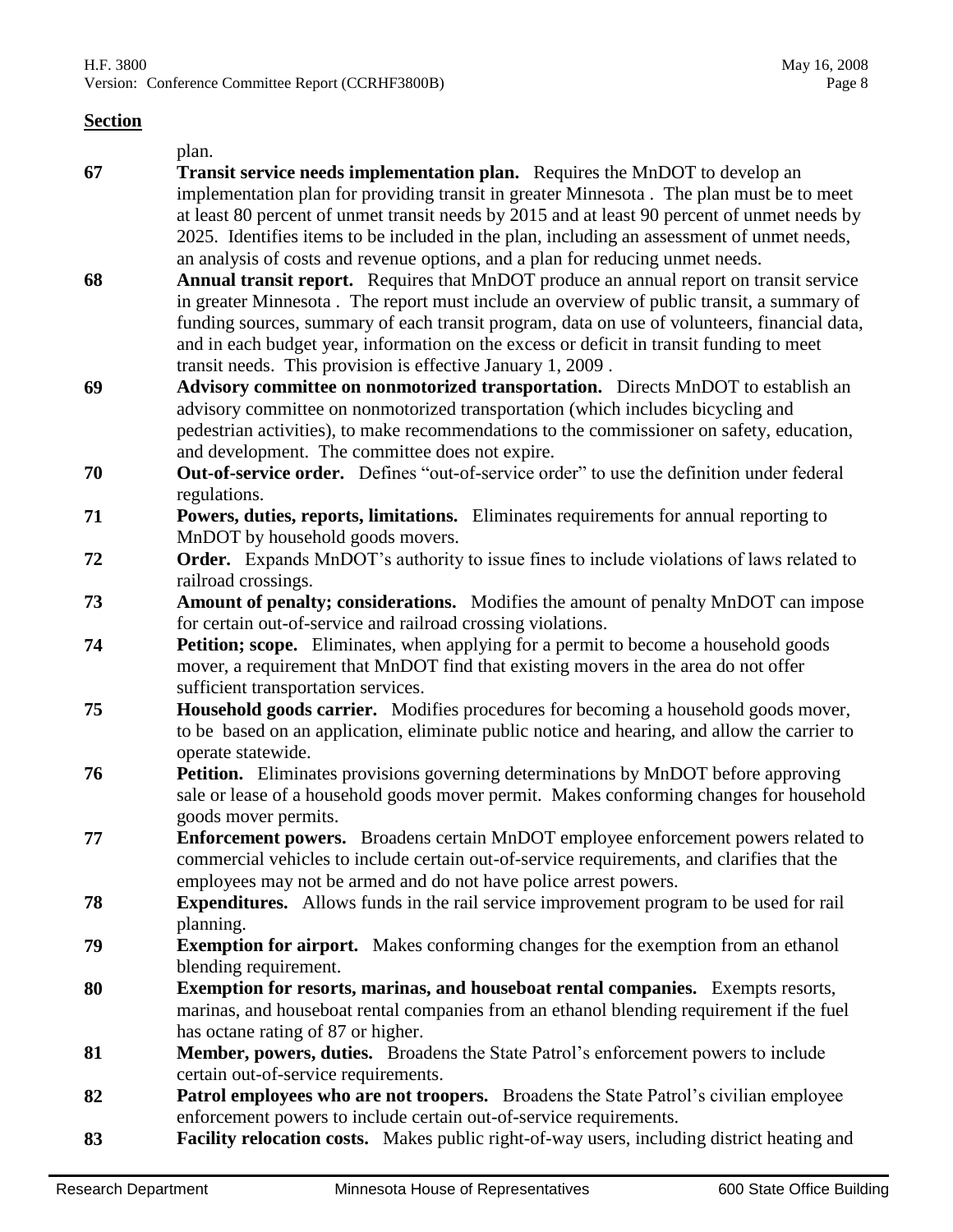cooling nonprofits, eligible for grants and federal money for utility relocation in connection with light rail transit projects.

- **84 Program evaluation.** Requires the Metropolitan Council to include in its annual performance evaluation an assessment of progress towards meeting transit goals for persons with disabilities. Specifies details for the assessment.
- **85 Availability of light rail transit information.** Requires that the Metropolitan Council provide on its Web site information on finances and ridership of light rail transit lines.
- **86 Safety regulation study.** Amends a section of 1976 Laws to remove a reference to the advisory committee on bicycling. That committee is the predecessor to the advisory committee on nonmotorized transportation, which is created in this bill.
- **87 Engine brakes; regulation by Minneapolis .** Allows the city of Minneapolis to restrict truck engine brakes along I-394 from Penn Avenue to the end of I-394 in downtown, and requires that the Minnesota Department of Transportation erect signs as necessary (with costs paid by the city).
- **88 Little Crow Transitway.** Requires commuter rail proposals along Trunk Highway 12 from Willmar to Minneapolis be referenced as the Little Crow Transitway in any Metropolitan Council or MnDOT planning documents.
- **89 Highway changes; repealers; effective dates; revisor instructions.** Turns Trunk Highways 295 and 333 over to the city of St. Peter , effective once a transfer agreement is made between the Minnesota Department of Transportation (MnDOT) and the city.
- **90 Right-of-way transferred to state rail bank.** Transfers tracts of trunk highway right-ofway located in Otter Tail County near Fergus Falls to the state rail bank.
- **91 Bridge infrastructure planning.** Requires that MnDOT consult with the Metropolitan Council in planning metropolitan area trunk highway bridge construction work, in order to identify transit related improvements in the corridor. Requires MnDOT and the Metropolitan Council to develop a coordinated planning process for highway and transit projects.
- **92 Creation of plan, reports, and assessments.** Requires MnDOT and the Metropolitan Council to create required reports on transit needs and goals within current appropriation levels.
- **93 Report on Office of Pupil Transportation Safety.** Requires the Department of Public Safety and Director of Pupil Transportation Safety to report to the legislature by January 15, 2009 , on funding level, staffing, and any legislative recommendations.
- **94 Complete streets.** Requires MnDOT, in cooperation with the Metropolitan Council and representatives of local governments, to study the benefits, feasibility, and costs of adopting a complete streets policy applicable to construction of streets and roads. Specifies required elements of the complete street policy, and requires a report to the legislature by December 5, 2009 .
- **95 Appropriation.** Appropriates \$575,000 from the trunk highway fund to the commissioner of public safety to implement and operate the Office of Pupil Transportation Safety.
- **96 Revisor's instruction.** Makes technical changes, to change terminology for type III school buses to refer to type III vehicles.
- **97 Repealer.** Repeals:
	- a temporary surcharge of \$5 on certain special plates issued to veterans;
	- a provision governing waiver of rights to towed vehicles and their contents,